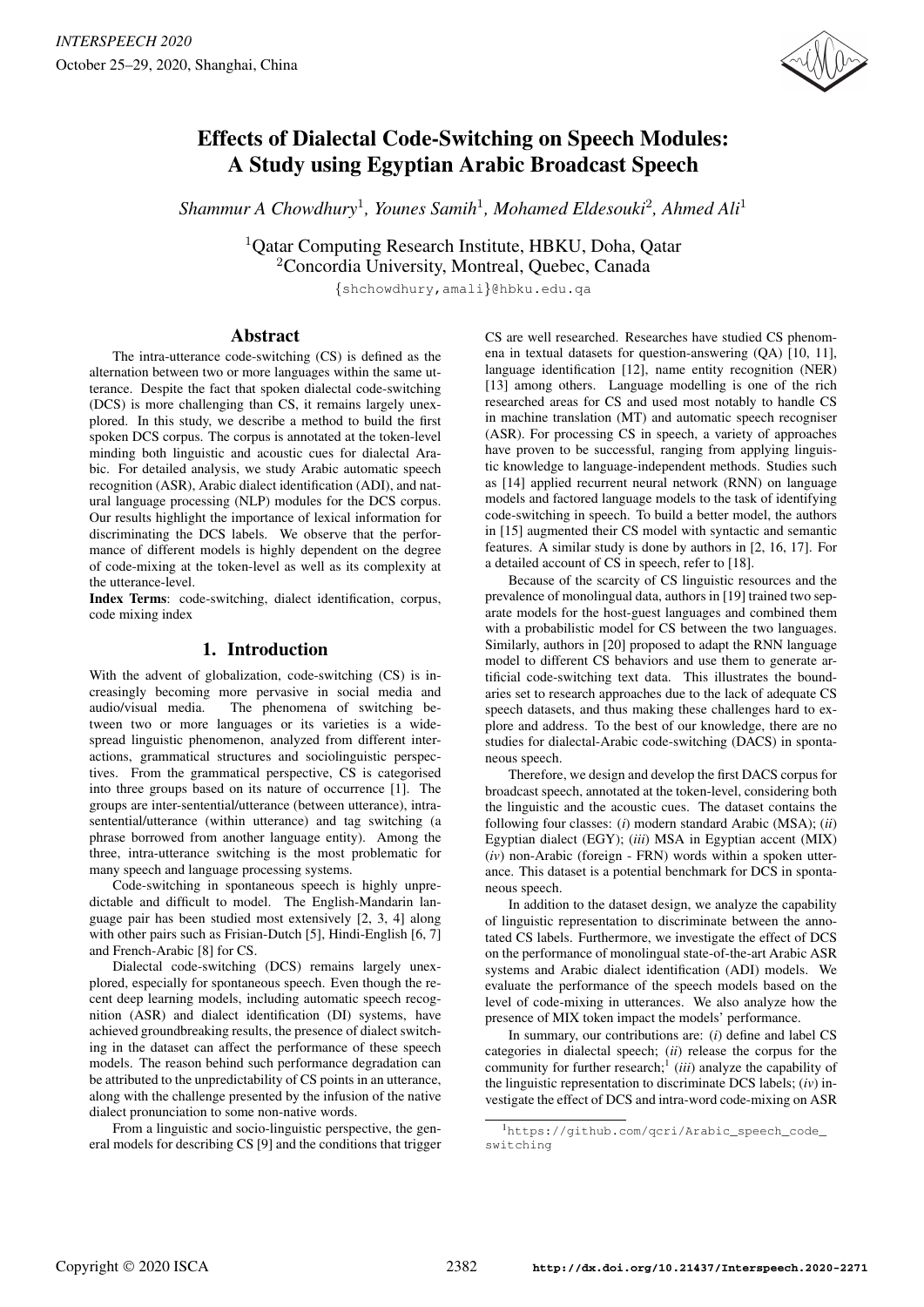Table 1: *Data description for MGB-3 and DACS dataset. MSA: modern standard Arabic, EGY: Egyptian dialect, MIX: MSA in Egyptian accent, and FRN: foreign words.*

| MGB3-EGY          |                   | <b>DACS</b> dataset |                   |
|-------------------|-------------------|---------------------|-------------------|
| Source            | MGB-3 dev         | # Utterances        | 1297              |
| Audio Description | 16KHz, 16 bit PCM | Annot Unit          | word-level        |
|                   |                   | Vocab               | 5323              |
| $#$ Files         | 315               | Avg Words/Utt.      | 112               |
| <b>Total Dur</b>  | 2 hrs             | Avg Dur/Utt         | $5.3 \text{ sec}$ |
| Annot. Labels     | EGY               | Annot. Labels       | <b>MSA/EGY</b>    |
|                   |                   |                     | /MIX/FRN          |
| Transcription     | from ASR          | Transcription       | Manual            |

and ADI models.

# 2. Arabic Dialectal Code-Switching Dataset

In our study, we use the two-hours Egyptian data from the ADI-5 development dataset in the MGB-3 challenge [21]. The released MGB-3 data includes speech features and textual features extracted from ASR transcription.

Given that the aim is to study the CS between dialectal and standard Arabic and its influence on the performance of other speech models, the models should have access to the verbatim transcription. Consequently, we manually segment the audio into smaller utterances (when there is 500 msec silence or more) and transcribe the speech verbatim by a lay native Egyptian speaker. We opt for the non-linguist transcriber to avoid any bias to standard Arabic.

After transcribing the data, we annotate these segmented utterances for word-level CS information (example of annotation in Figure 1) using the guidelines mentioned in Section 2.1. We then evaluate the annotation (see Section 2.2) to ensure the quality of the dataset and discuss the aggregation technique and distribution in Section 2.3. Details of the dataset is presented in Table 1.

#### 2.1. Annotation Scheme

Based on the observational analysis of the data, we design the annotation guideline for labelling each word in the utterance, while distinguishing between dialectal and standard Arabic. The CS annotation guidelines include the following instruction:

- The corpus was segmented to smaller chunks whenever there is 500 msec silence or more, followed by verbatim transcription.
- Each word should be judged based on the context, and annotators should listen to the audio clip for annotation decision and removing any confusion.
- No modification of the transcription is allowed to be consistent across all annotators.
- Code-switching should not be confused with borrowing [22]. If foreign words are included, the word should be annotated as 'FRN'.
- A 'NULL' tag can be assigned in case the word is unintelligible or cannot be categorised to one of the four labels.

Using the above guidelines, the annotators were asked to classify the words into one of the following four categories: (i) *MSA*: MSA word with MSA pronunciations; (ii) *EGY*: Egyptian word; (iii) *MIX*: MSA word with dialectal pronunciations and (iv) *FRN*: Foreign word, i.e., not Arabic.

Three annotators performed the annotation task. As specified in the guidelines, they annotated each word in the manually transcribed speech utterance.



Figure 1: *An example of dialectal code-switching token-level annotation within same utterance. The segments and utterance level labels are inferred from the token-label annotation.*

Table 2: *Inter-Rater Agreement between annotators E, K, and S using Cohen's Kappa Coefficient (CKC) and Fleiss' Kappa Coefficient (FKC).*

|     |                                   |       | $ E&K$ $E&S$ $K&S$ $E&K&S$ |
|-----|-----------------------------------|-------|----------------------------|
|     | $CKC$ $\boxed{0.747 \quad 0.914}$ | 0.802 |                            |
| FKC |                                   |       | 0.738                      |

#### 2.2. Annotation Evaluation

To assess the reliability of the annotations, we calculate the *inter-rater agreement* using kappa measure, namely *Cohen's Kappa Coefficient* for the agreement between two annotators and Fleiss' Kappa to calculate the agreement among all three annotators. We reported these different agreement values in Table 2. Clearly, it is evident that there is a very high interannotation agreement on the word-level labelling, which means there is a pattern to model.

#### 2.3. Data Distribution

As each word has 3 annotation labels, we assign the label agreed by the majority (i.e. at least  $\frac{2}{3}$ ) of the annotators as the final label of the word. Details of annotation distribution per annotator (E, K, S) and majority voting (Maj) are presented in Table 3. Our previous assumption that Egyptian devset in the ADI corpus is based on 100% Egyptian tokens is clearly incorrect. We can see that less than 40% of the words are Egyptian (after assuming MIX is Egyptian) and the rest is MSA. One plausible explanation is that this data was collected in the broadcast domain where it is mainly dominated by formal speech (MSA).

The duration distribution of the tokens in MSA, EGY and MIX are presented in Figure 2. From the figure, we observe that the mean duration of MSA (379 msec) and MIX (384 msec) is significantly more than that of EGY (338 msec). This observation, also including functional words, may indicate the difference in fluency and style of the speakers when speaking in their native dialect than in standard Arabic.

Table 3: *Number of words per annotator (E, K, S) and after word-wise majority voting (Maj) for final labels with its corresponding speech duration. Total given statistic is based on Maj.*

|            | Е                                   |      |      | Mai  | H:M:S    |
|------------|-------------------------------------|------|------|------|----------|
| EGY        | 2507                                | 3061 | 2656 | 2657 | 00:14:57 |
| <b>MSA</b> | 9538                                | 8484 | 9113 | 9307 | 00:58:49 |
| <b>MIX</b> | 2310                                | 2780 | 2581 | 2387 | 00:15:16 |
| <b>FRN</b> | 91                                  | 114  | 96   | 95   | 00:00:47 |
| Total      | Token: 14446 and Duration: 01:29:50 |      |      |      |          |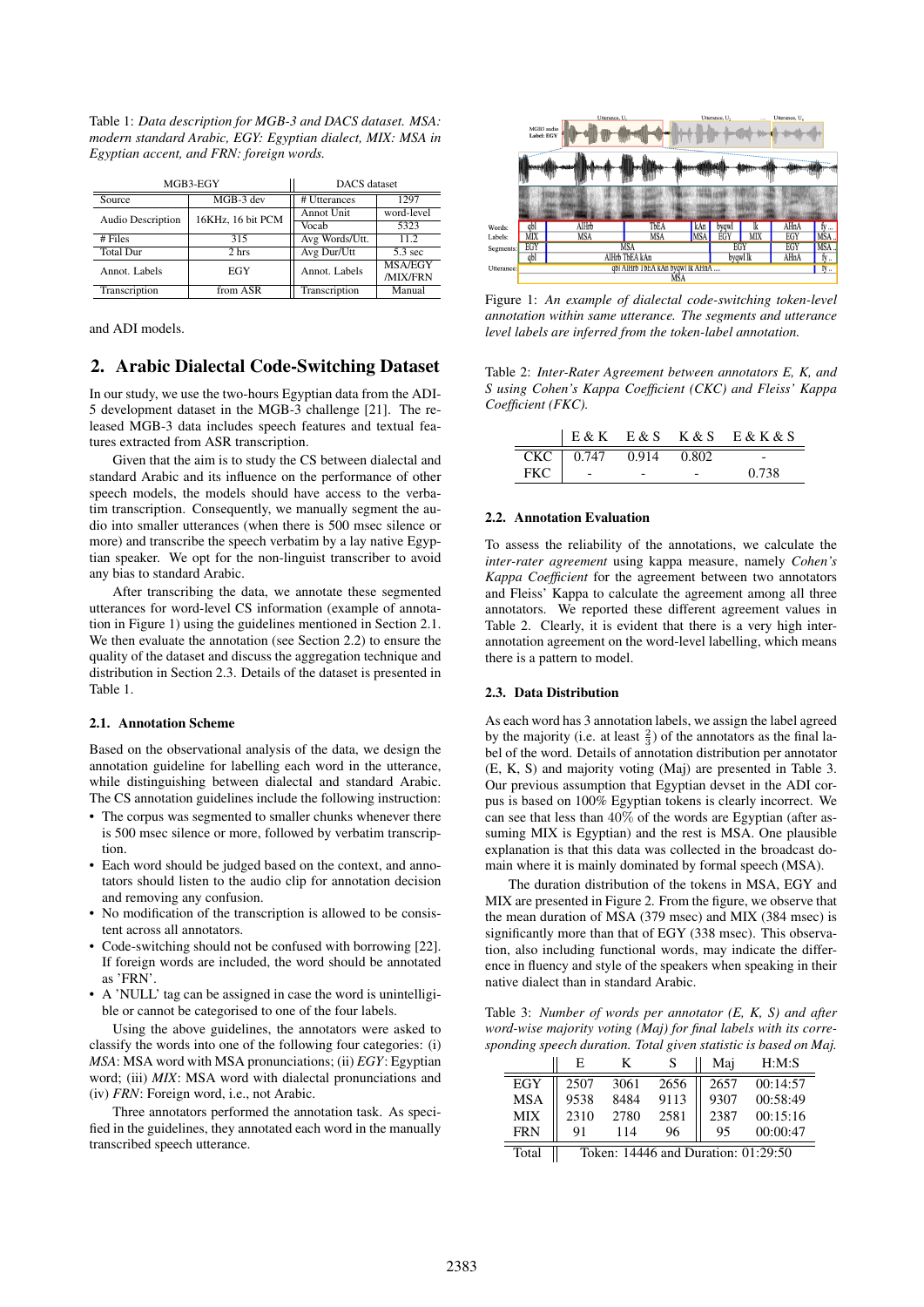

Figure 2: *Word-Level duration distribution in milliseconds for MSA (Mean:* 379 *ms), EGY (*338 *ms) and MIX (*384 *ms).*

## 3. Code-Switching and its Consequences

In this section, we provide details of the CS level measures. We then investigate the effect of DCS on processing spontaneous speech, particularly ASR and ADI. Furthermore, we explore the NLP aspects of the DCS, mainly their lexical features: character and word sequences using the verbatim transcription. Finally, we discuss our findings and observations.

#### 3.1. Code-switching Measures

To measure the amount of code-switching in the dataset, we consider both the utterance and corpus level *Code-Mixing Index* (CMI) [23]. We calculate utterance level CMI  $(C_u)$  using Equation 1.

$$
C_u(x) = \frac{\frac{1}{2} * (N(x) - \max_{L_i \in \mathbf{L}} \{t_{L_i}\}(x)) + \frac{1}{2}P(x)}{N(x)}
$$
(1)

where N is the number of tokens in utterance x.  $L_i \in \mathbf{L}$ , the set of all labels in the dataset; max  $\{t_{L_i}\}$  represent the maximum token in the majority label class, with  $1 \leq \max\{t_{L_i}\} \leq N$ ; and P is the number of code alternation points in  $x$ ;  $0 \leq P$ N. We utilize the CMI to evaluate how the increase in the level of code-switching effects the performance of the model.

We report the corpus level CMI by simply averaging the utterance level switching.<sup>2</sup> The details of the level of codeswitching in DACS corpus are presented in Table 4.

Table 4: *Details of code-switching level of DACS data using CMI range. The statistics for dataset are after token-label aggregation using majority voting. word/Utt. represents the average word count per utterance, CA is the mean number of code alternation points in utterances, #. presents the number of utterances that belong to that particular CMI range. The dataset does not include examples for 30-45% CMI range.*

| Range      | word/Utt. | CА   | #.  |
|------------|-----------|------|-----|
| $0\%$      | 8.98      | 0.00 | 121 |
| $0-15%$    | 13.34     | 1.80 | 107 |
| 15-30%     | 11.44     | 3.13 | 260 |
| 45-100%    | 11.18     | 6.12 | 809 |
| Corpus CMI |           | 36.5 |     |

Given that the DACS corpus is annotated on the token-level, mainly concerned with the MSA, EGY and MIX labels, this will provide a unique opportunity to investigate the effect of such mixed-code (MIX) token on different speech models. For this study, we calculate the percentage of MIX token,  $Pmix =$  $\frac{f(MIX)}{N}$ , using frequency,  $f(.)$  of MIX token in the segment or utterance of length N words.

#### 3.2. Speech Models

Data Preparation: We evaluate ASR based on the level of code-switching in each utterance. As for the ADI, we evaluate the model performance using utterance, segment and word-level annotation.

For obtaining utterance-level dialect label, we opt for a majority-based  $(U_M)$  approach. We simply consider the total count of tokens labeled as either MSA or  $EGY<sup>3</sup>$  and then assign the most frequent label. Using  $U_M$ , we obtain 437 EGY and 856 MSA utterances.<sup>4</sup> For segments, we concatenate tokens with the same label (shown in Figure 1).

Automatic Arabic Speech Recognition System: We deploy a grapheme-based acoustic model for the ASR trained using the MGB-2 and MGB-3 data [21, 24]. The recognition experiments are performed using the Kaldi ASR toolkit [25]. We train a conventional context-dependent Gaussian mixture model-hidden Markov model (GMM-HMM) system with 40k Gaussians using 39-dimensional Mel frequency cepstral coefficient (MFCC) features including the deltas and delta-deltas to obtain the alignments. These alignments are used for training a time delay neural network TDNN [26] using sequence discriminative training with the LF-MMI objective [27]. The input to the TDNN is composed of 40-dimensional high-resolution MFCC extracted from frames of 25 msec length and 10 msec shift along with 100-dimensional i-vectors computed from 1500 msec. Five consecutive MFCC vectors and the chunk i-vector are concatenated, forming a 300-dimensional features vector each frame.

For the study, we used two 4-grams language models: (*i*) ASR MSA, trained using the MGB-2 data [24] with overall word error rate (WER) 45.6% on the proposed DACS corpus; (*ii*) ASR EGY, trained using the MGB-3 [21] and Egyptian tweets [28] using transfer learning [29]. The overall WER for ASR EGY is 42.4% for the same corpus. We study the performance of both ASR\_MSA and ASR\_EGY and the results with CS levels were comparable. Therefore, we only report the findings of ASR MSA system in this paper.

Arabic Dialect Identification Model: We deploy an end-toend acoustic classifier to distinguish between dialectal-EGY *vs* standard-MSA on the utterance level. We adopt an endto-end architecture with four temporal convolution neural networks, followed by a global pooling, then passed to two fullyconnected layers (1500 and 600 neurons). Rectified Linear Units (ReLUs) are used as activation functions, and the network is trained with stochastic gradient descent (SGD), and 0.001 learning rate. For the training dataset, we use the MGB-2 [24] for MSA instances and EGY validation and test subset from the ADI17 dataset [30, 31]. The overall performance of the trained ADI model using the 315 EGY and 283 MSA dataset<sup>5</sup>, is macro  $F1 = 63\%.$ 

<sup>2</sup>However, this does not account for the switches between the utterances

<sup>&</sup>lt;sup>3</sup>MIX mapped to EGY; and other labels are ignored for the  $U_M$ . <sup>4</sup>4 utterances were ignored due to the presence of all FRN words. <sup>5</sup>From the MGB-3 Dev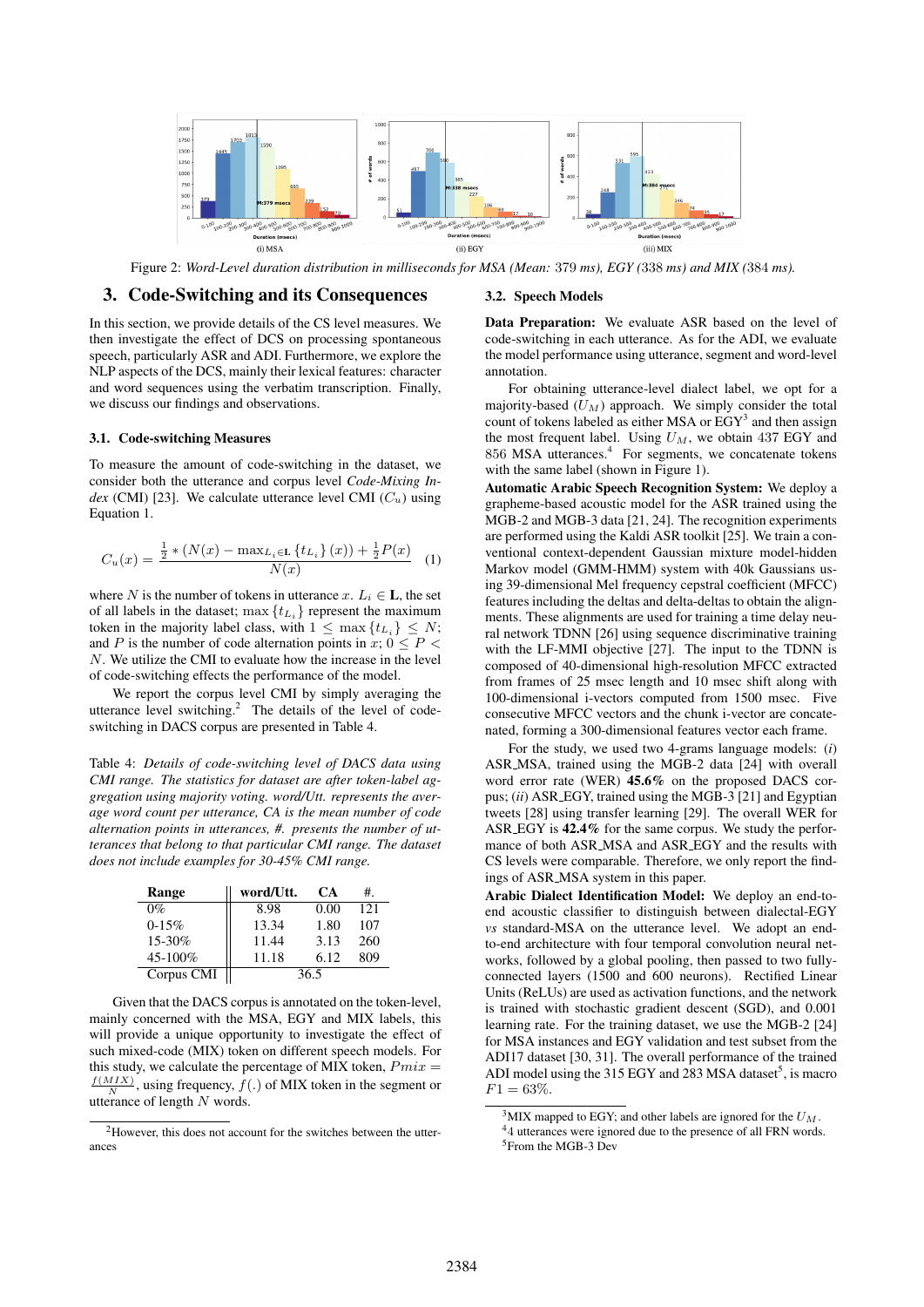### 3.3. NLP Models

Unlike the previous experiments, using pre-trained speech models, for this task, we train and test the linguistic models using the DACS corpus. We explore different neural architectures including character (char) BiLSTM, word BiLSTM and charword BiLSTM models to establish strong CS classification results. Our finding is that the char model yielded the best result, as shown in Table 5, similar to previous work in [32]. Therefore, in this study, we only report the architecture for char-BiLSTM model.

For the character based model, we randomly initialize the input embeddings, with d-dimensional  $(d = 50)$  vectors. We then passed the input embeddings to a bidirectional LSTM (100 units in each direction) layer, followed by a softmax output layer. We train our models using SGD with momentum, optimizing the cross entropy objective function. For the experiments, we use 5-fold cross-validation with identical folds for all experiments.

Table 5: *Reported F-measure with word-char-based features using a simple BiLSTM architecture.*

| labels | word | char | char-word |
|--------|------|------|-----------|
|        | 0.87 | 0.91 | 0.90      |
| EGY    | 0.70 | 0.82 | 0.78      |

# 3.4. Model Performance and DCS

#### Effect on ASR Performance:

For observing how ASR perform with different CS level, we evaluate DACS dataset with different  $CMI$  and  $Pmix$  range. From Figure 3(a), we observe that the WER increases considerably with increasing CMI value range. A similar pattern is found for sentence error rate.<sup>6</sup> Similarly, from Figure 3(b), we observe that with increase in  $Pmix$  in the utterance, WER increases.

#### Effect on ADI Performance:

The obtained results from the ADI model, for the CMI ranges, are given in Figure 3(a). From the figure, we observe that the increase in CMI-value (i.e. from 15%- onwards), the reported weighted F-measure (W.Avg) significantly decreases. Moreover, we also explore the effect of MIX token on these utterances, segments and word-level performance of the ADI model. In Figure 3(b) (orange and green), we notice that with the increase in Pmix, the accuracy of *EGY vs MSA* recognition decreases. This effect is more visible in segment level than the utterance level.

As for word level classification, we notice that even though the MIX token has Egyptian dialectal pronunciation, most of the time it is confused with MSA (76%), thus creating more uncertainty to the ADI model.

#### Discriminating CS using NLP:

Table 5, reflects that the linguistic representation is highly informative for detecting CS in broadcast dataset. Similar to our studies using  $Pmix$ , we observe MIX words (mapped as EGY in this paper) are recognized more as MSA. From our manual inspection of the words and its prediction, we found that the most prominent reason for incorrect classification could be attributed to the shared vocabulary between the MSA and MIX,

making it difficult for an NLP-based classifier to distinguish between them without the acoustic cues.

#### Key Observations:

We observe that with increasing code-mixing index score (CMI), the performance of ASR and ADI become considerably poorer. Our findings from Pmix suggest that in addition to CS between words in an utterance, the mixed-code within a word/token can also affect the overall performance of speech processing modules. Our classification using lexical representation indicates its informative capability for predicting with the CS points in an utterance. However, this requires verbatim transcription which is not available in a typical dialectal speech processing scenario.



Figure 3: *Effects of DACS on ASR and ADI model. Figure 3(a) Reported changes in WER for Arabic ASR model and weighted F-measure (W.Avg) for ADI model with different code-mixing index CMI range available in the DACS. Figure 3(b) shows the effect of code-mixing in token-level (MIX) using Pmix on – ASR Utterance level WER, ADI Utterance level and ADI Segment level Accuracy. The number (Freq.) of utterances (Utt.) and segments (Seg.) corresponding to Figure 3(b) is given in the Table with the Figure.*

# 4. Conclusion

In this study, we build the first spoken dialectal Arabic codeswitching (DACS) corpus. The dataset studies code-switching between Egyptian and modern standard Arabic in broadcast domain. We analyze ASR and ADI performance minding the code-mixing index (CMI). We also highlight the importance of NLP information for discriminating dialectal code-switching labels using DACS. For future work, we will increase the dataset with additional dialects and different genres.

<sup>6</sup>For brevity, we are not presenting SER in the paper.